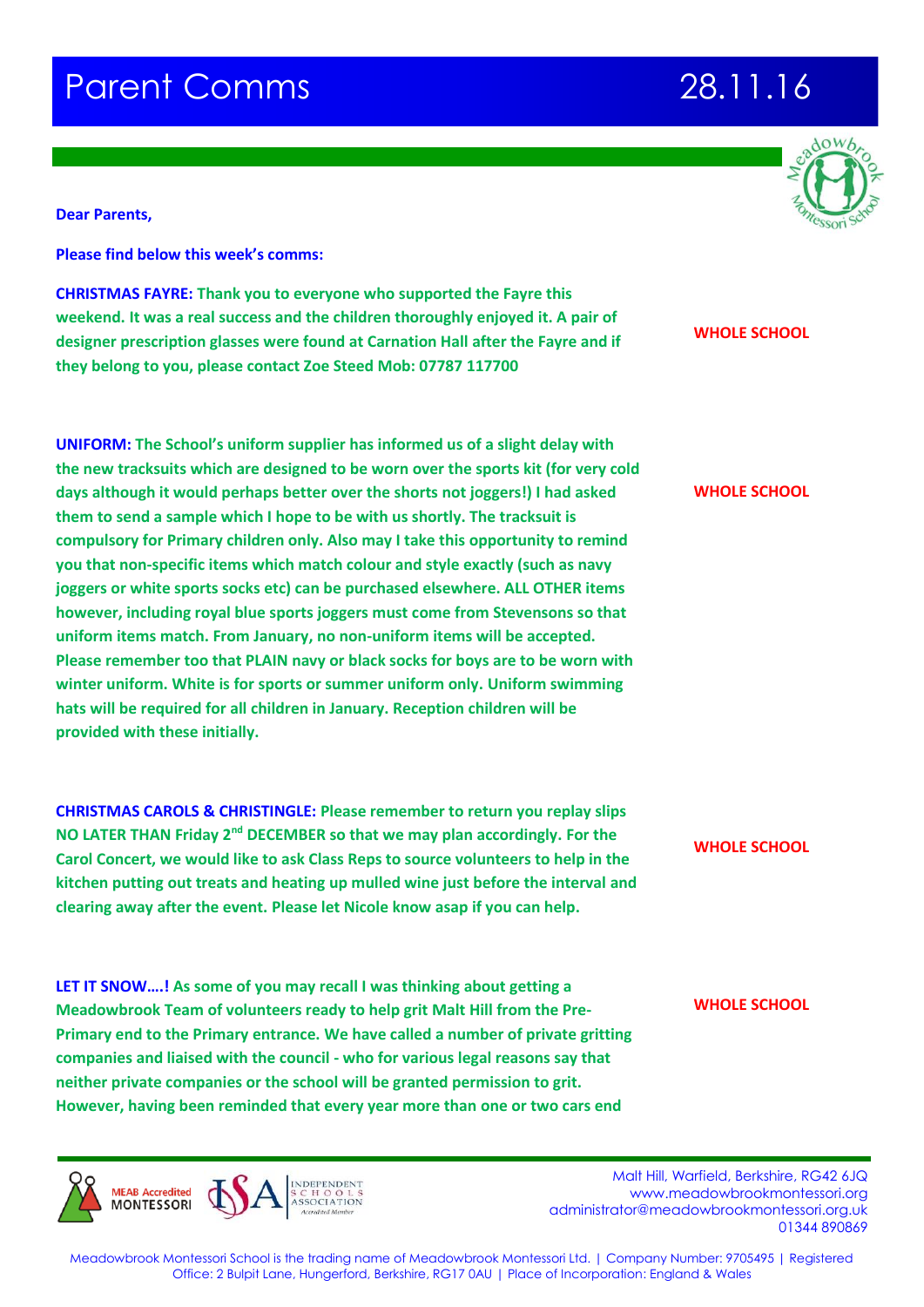## **Parent Comms 28.11.16**

**WHOLE SCHOOL**



**up in the ditches along Malt Hill, the council have raised us to a 'level 3'. This means that they may come out to salt the lane but only AFTER it snows! If anyone would like to co-ordinate a group to increase pressure on the council to adopt a more preventative approach (given that we are a school) please let us know.** 

**LUNCH TIME / PLAY SUPERVISOR WANTED: Pre-Primary, Mon-Fri, term time only. This post is subject to the usual checks and full DBS disclosure. Contact Nicole for more information.** 

**FLU VACCINE: These nasal vaccinations are scheduled to take place on the 7th December and despite requesting a change of date, they cannot be moved. Many of you will find that the vaccine will not be made available through your GP. We are obliged to provide you with the relevant information and permission slips should you wish your child to have the vaccine. These will be in pockets by tomorrow.**

**BOOKS…BOOKS…BOOKS: We need your help to return any borrowed books to our library. The library is a valuable and much loved resource but we are sadly finding that too many of our books are taken out and NEVER returned. We have two options:**

- *1. Invest in an expensive library system putting a magnetic strip on each book like public libraries have – this would have to be a FoMM request.*
- *2. Only have supervised library access and lock the library out of hours. This will mean relocating the library.*
- **3. that too many of our books are taken out and NEVER returned. We have two options:**

In the meantime, PLEASE take the time to have a thorough look in every room, bookshelf and cupboard to see what can be returned to school. Until books are returned, we are putting a halt on re-ordering any further resources in this area as we are losing hundreds of pounds a year. Our latest audit shows that amongst MANY others the following are missing:

Grandpa's Great Escape – David Walliams

Awful Auntie – David Walliams

Gangsta Granny – David Walliams

Demon Dentist – David Walliams



Malt Hill, Warfield, Berkshire, RG42 6JQ www.meadowbrookmontessori.org [administrator@meadowbrookmontessori.org.uk](mailto:administrator@meadowbrookmontessori.org.uk) 01344 890869

Meadowbrook Montessori School is the trading name of Meadowbrook Montessori Ltd. | Company Number: 9705495 | Registered Office: 2 Bulpit Lane, Hungerford, Berkshire, RG17 0AU | Place of Incorporation: England & Wales

**PRIMARY**

**YEARS 1-3**